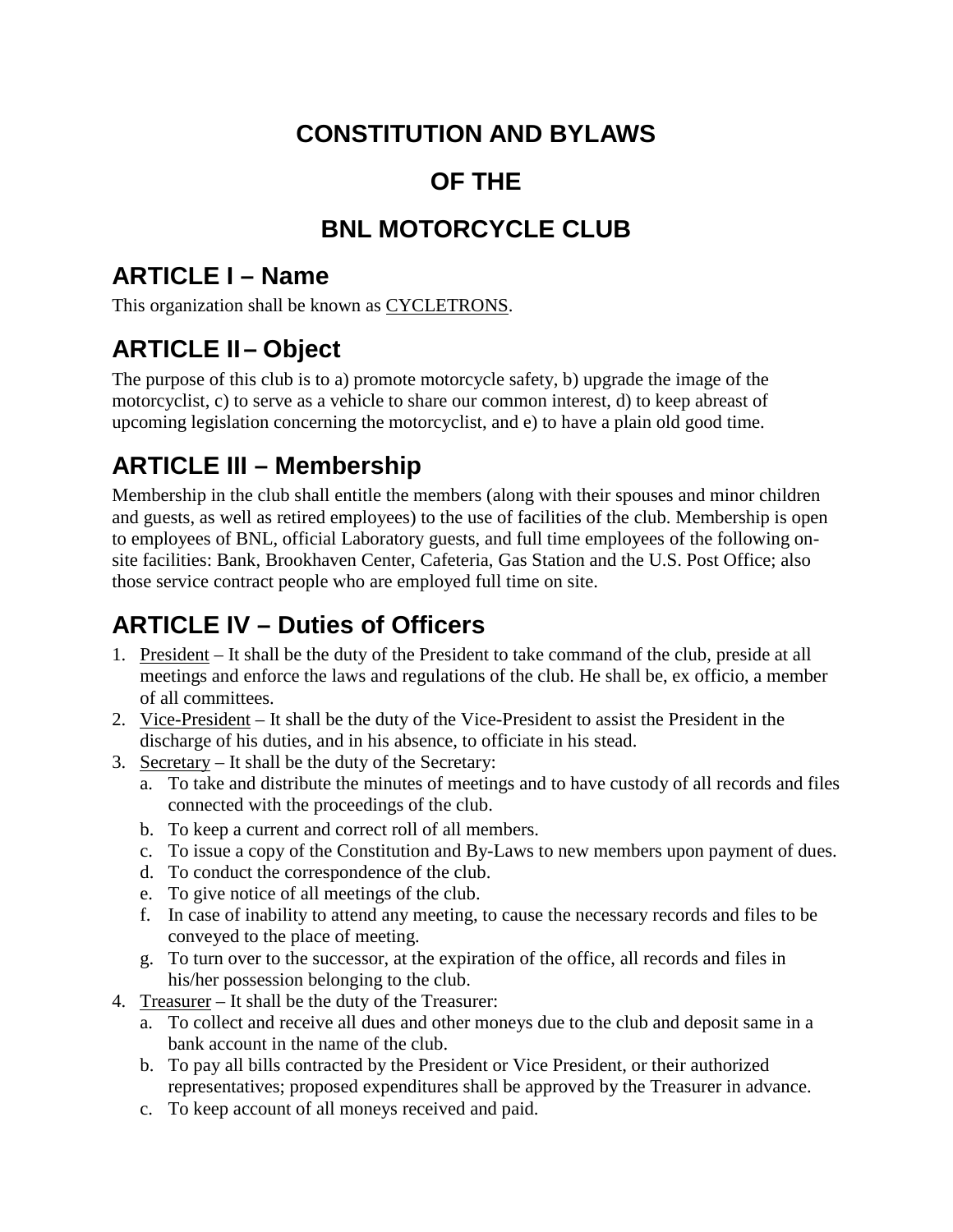- d. To make a report at each meeting of expenditures and account balance(s).
- e. To notify the Secretary of new members.
- f. To turn over to the successor, at the expiration of the office, all moneys, affects and papers in his/her possession belonging to the club.

### **ARTICLE V – Election of Officers**

A call for nominees shall be made at the October meeting; candidates shall be announced at the November meeting. If there are no volunteers, the existing slate of officers is carried over. Election of officers shall take place at the December meeting. Majority vote of members present shall rule. Election by secret ballot, if necessary. New officers start their term in January.

# **ARTICLE VI – Audit Committee**

A committee of three members shall be appointed by the President at the January meeting to audit the Treasurer's books. They will report their findings to the President and membership at the February meeting.

### **ARTICLE – VII Quorum**

Six (6) members (and at least one officer) shall constitute a quorum.

#### **ARTICLE VIII – Changes to the Constitution and Bylaws**

Changes to the Constitution and Bylaws shall be proposed and read at two consecutive meetings and distributed to the membership by email, followed by a vote at the following meeting. A majority vote shall carry.

### **ARTICLE IX – Dues**

The annual dues shall be ten dollars (\$10) and shall be payable to the treasurer at the first meeting in January or upon new membership.

### **ARTICLE X – Meetings**

There shall be a meeting of the club the second Thursday of every month at Bldg 400, except in special circumstances. Any change to the time and/or location of the meeting shall be proposed and approved by the members at a prior meeting. All meetings will be announced in the BNL "Bulletin" and via email.

### **ARTICLE XI – Order of Business**

The order of business at the meetings of the club shall be: First: Reading of Minutes and Treasurer Report Second: Communications to the Secretary Third: Report of Officers Fourth: Reports of standing committees Fifth: Reports of Activities Chairpersons Sixth: Unfinished business Seventh: hold 50/50 raffle Eighth: Adjournment